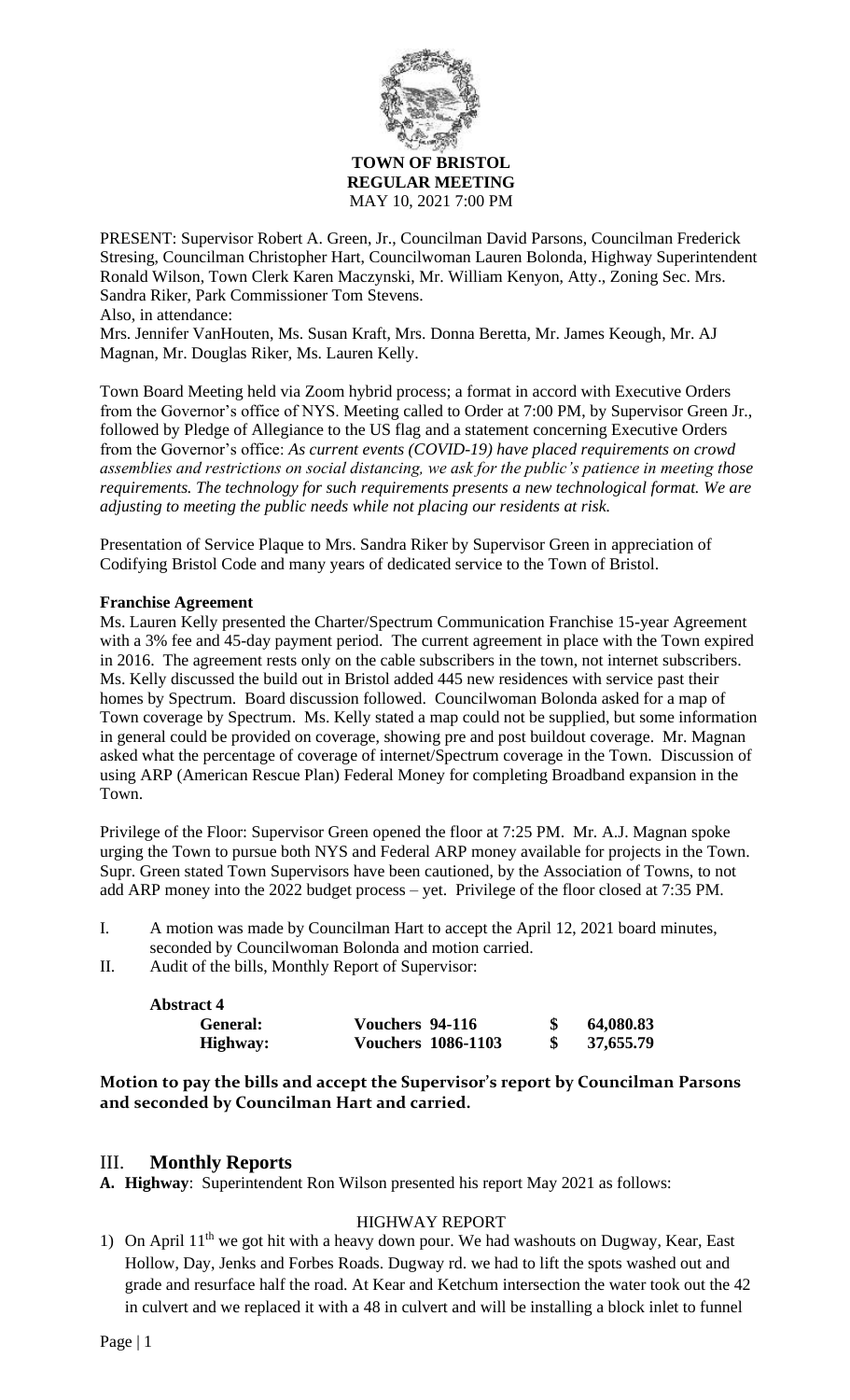the water into the pipe. Waiting for things to dry up a little before we install the blocks. The 6 ft culvert was flowing full of no obstructions and still flowed over the road washing out the west side of the road. We had 2 of the 2 ft x 2 ft x 5 ft concrete blocks fall in and one was washed through the culvert and ended up 150 feet from where it started. Jenks was lifted at washed area and graded. East Hollow and Forbes had the shoulders repaired.

- 2) I ordered 3500 ton of salt for next winter season on the OGS contract. Same as we have the last few years.
- 3) Oil & stoning is scheduled for 5/26. We will be doing Fisher Hill rd. and Toneison. We will be working with East & West Bloomfield.
- 4) Stetson had a culvert give way last month that we replaced. On inspection of the other three culverts, we found they needed replacing also. We rented a sheep's foot trench roller and replaced the other 3 on Stetson, 1 on Buckelew and 1 on Flatiron Roads.
- 5) Lower Egypt was in rough shape after the winter we cut shoulders to get the water off the road and then graded and put a lift of 5/8 stone. We are now working on doing the same on Morrow Hill Rd.
- 6) The new boom tractor is ordered and should show up early July.
- 7) Due to the flooding, we did not have time to prepare the old Boom mower for auction till last week they should be out this week to get pics to put it on auction.
- 8) We completed a lot of training last week. We had 3 men go through the Dig Safe Excavator training. Also, all 6 went to the county general safety training that is needed on an annual basis covering many safety topics. And to end the week we had the fire extinguisher training at the fire hall.

## -*Respectfully submitted Ronald Wilson*

Board discussion concerning 4-H Camp drainage issue at bottom of the hill. Supervisor Green commented an engineering analysis may be required before culvert changes. Superintendent Wilson said he would investigate.

**B. Planning Board & Zoning Board of Appeals and Code Office**; Mrs. Sandra Riker. April 2021 Report:

## **Planning Board Meeting and ZBA Meetings;**

Planning Board met on April 5, 2021 to review; 3-lot subdivision on Co. Rd. 32 consisting of the parent parcel and 2 smaller lots. ZBA did not meet is April.

Both boards will meet jointly in May to continue work regarding energy storage for largeand small-scale solar systems.

# **Code Office**;

**New permits**: 11 **Closed**: 17 **Inspections 22**

**Monthly Permit Valuation Summary**: for April \$ 108,179.00

Bristol's Code is now available on the Town's website. The link is a button labeled Ecode/BR4013 at the top of the page that accesses the Bristol Code page on the eCode360 site.

Construction of the new Town of Bristol website continues.

I will be asking next month for the approval of the members for the Ordinance Committee.

Respectfully submitted,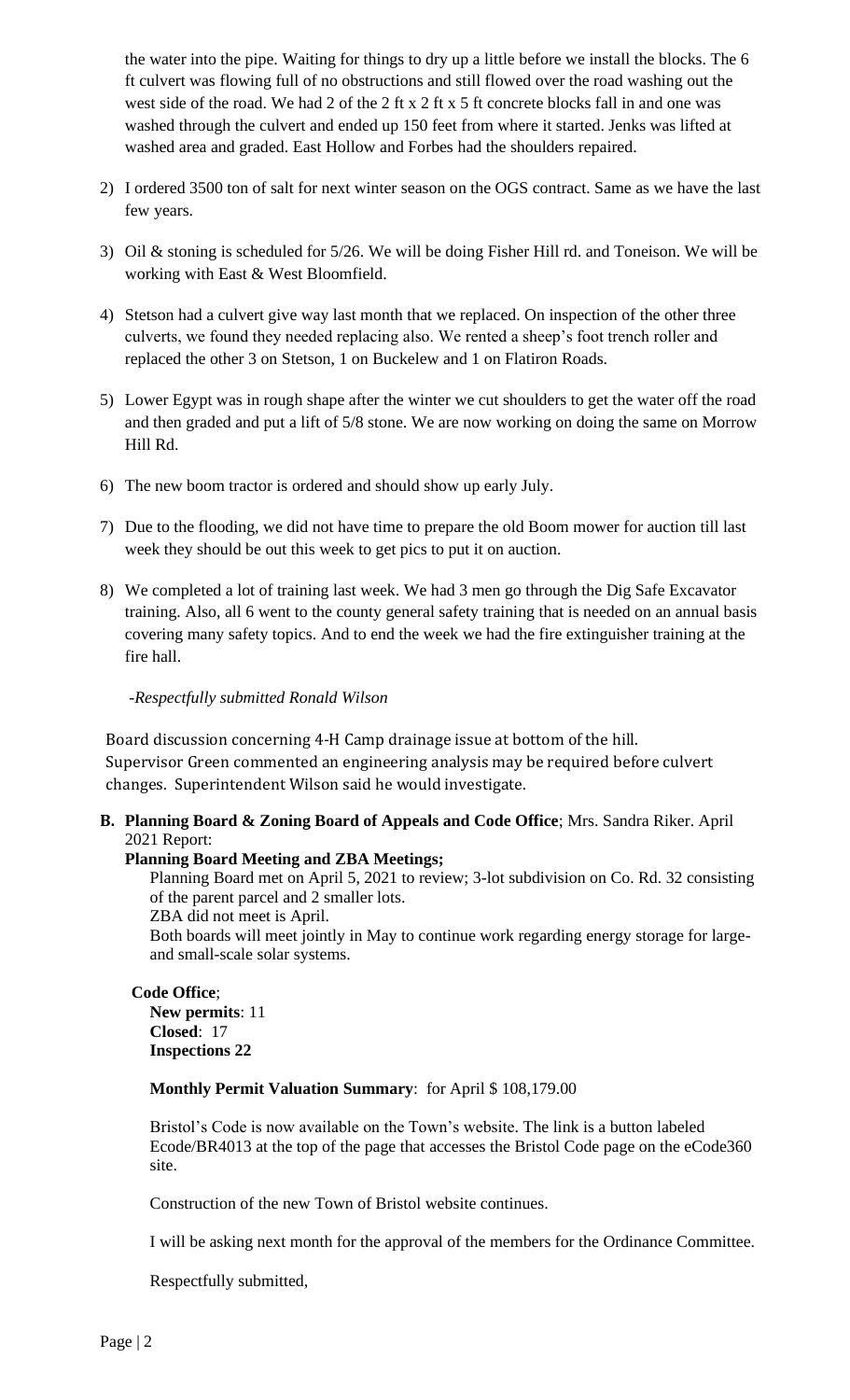Sandra Riker Planning Board, ZBA Secretary & Code Office Assistant

**C. Parks/Special Committee. Park Commissioner's Report; Tom Stevens. Update on the park grant;** Grant is still in effect until 12/21/2021

## **Park Commissioner's Report May 10, 2021**

## **Update on the park grant.**

#### Grant is still in effect until 12/21/2021

*I will be getting a quote for the paving of the track and parking lots from the lowest bidder from the county contract. I would like to proceed as soon as they can schedule do to a busy construction season. The estimated cost is \$20,000 to \$23, 000.*

## **Bristol Fun Day on June 13, 2021-Canceled for 2021**

At this time there are no plans for a drive through Bristol Fun Day. The fire department is not available in June. The library and Harmony Circle and the historical society may coordinate some kind of event.

#### **New Park Business**

The Bristol Share Market has made \$81.53 to date. One payment was a lottery ticket for three dollars,

We need to replace at least one child bucket seat; (\$120.00) I am researching certified playground replacement swing seats. Costs to replace all swing seats is about \$600 and a handicap swing is an additional \$700.

The Honeoye basketball team has purchased new backboards and baskets. They are scheduled to install them with my help this Saturday May 15<sup>th</sup>. They will also help fill the cracks, paint the posts and reline the court. Hopefully we will be able to get all these items done. The town will provide some cold patch, paint and brushes and tools needed to complete the job. I saw two bald eagles in the park.

*Park Commissioner*

 *-Tom Stevens*

Board discussion concerning paving the track. Commissioner Stevens will be scheduling Suit Kote Inc. to pave as soon as possible. Discussion concerning paving the Fire Dept north lot.

Discussion concerning replacing the swings on the swing sets and adding a handicap swing.

## **Motion by Councilman Parsons to pave the Fire Dept north lot, with oil and stone, paid by the Fire Dept., seconded by Councilman Hart and carried.**

**D. Town Clerk Report**. Mrs. Maczynski presented her report. Total disbursements were \$2,201.80 for April 2021.

## **Motion by Councilman Hart to accept as a block the all-monthly reports, seconded by Councilwoman Bolonda and motion carried.**

## IV. **Old Business**

- A. Cannabis Legalization and Opt in/Opt out Discussion Mr. Kenyon recommended delaying a decision until August to opt in or out of the NYS law to pertaining to retail dispensaries of cannabis in the Town. Board discussion concerning timeline of opt in or out procedure.
- B. NYS Disability Policy

Board discussion concerning positions covered under the Shelterpoint insurance policy. Resolution delayed until June meeting.

#### V. **New Business**

A. Boom Mower